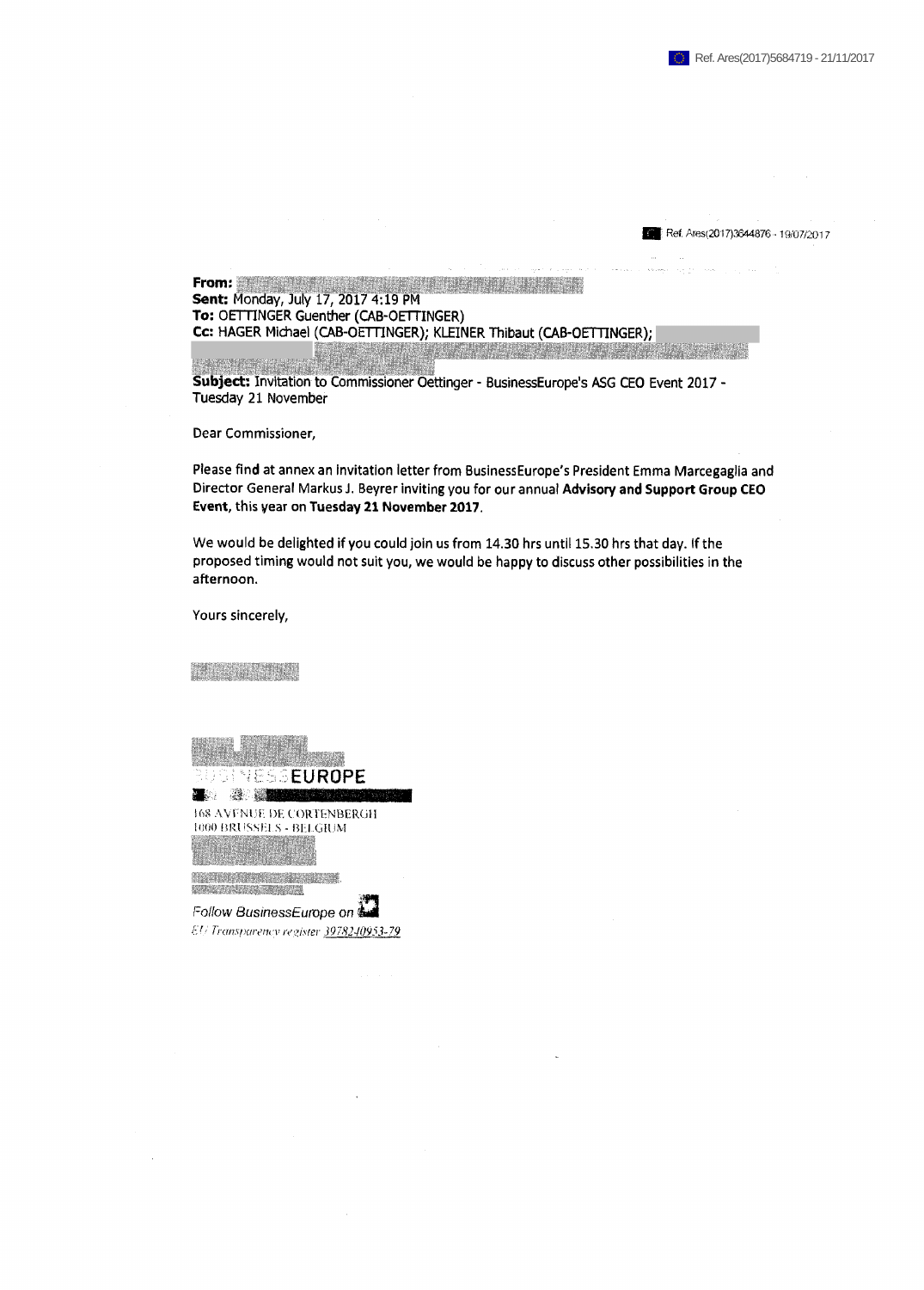

Mr Günther H. Oettinger Commissioner for Budget & Human **Resources** European Commission Rue de la Loi 200 **BE-1049 Brussels** 

12 July 2017

#### Invitation to the 2017 CEO Event of the Advisory and Support Group of **BusinessEurope on 21 November**

Dear Commissioner, beller Him Oil Vinger

As you know, BUSINESSEUROPE organises a yearly CEO-level meeting for the companies of its Advisory and Support Group.

Your participation last year was highly appreciated and the members of our Advisory and Support Group are keen to exchange views with you again this year.

As you know, this event is an opportunity for CEOs from leading companies active in Europe and top-level European decision-makers to meet and exchange views on the challenges Europe and its companies are facing.

This year's CEO event will take place on Tuesday 21 November 2017 afternoon in Brussels, and we would like to invite you from 14.30 hrs until 15.30 hrs to meet with our group of CEOs and discuss the latest developments in your area of responsibility and the future of the European Union.

We expect around 25 - 30 CEOs to participate (you will find enclosed a full list of the members of BusinessEurope's Advisory and Support Group). This event will be hosted by Vice-President Katainen.

If the proposed timing would not suit you, we would be happy to discuss other possibilities in the afternoon.

We very much hope that you will be able to give a positive reply to our invitation and we will be in contact with your team soon to follow up on this letter.

| Yours sincerely,                                                                   |                                                                                                     |                                                                                                                                   |
|------------------------------------------------------------------------------------|-----------------------------------------------------------------------------------------------------|-----------------------------------------------------------------------------------------------------------------------------------|
| Emma Marcegaglia<br>President                                                      | Markus J/ Beyrer<br>Director General                                                                |                                                                                                                                   |
| AV. DE CORTENBERGH 168<br>BE-1000 BRUSSELS<br><b>BELGAJM</b><br>VAT BE 863 418 279 | <b>BUSINESSEUROPE a.i.s.b.l.</b><br><b>WAVE GIVESTED OF EU</b><br>Fellow us on Twitter 書字用印建写版文件CPH | TEL +32(0)2 237 65 11<br>FAX +32(0)2 231 14:45<br><b>E-MAIL</b> , man determination and<br>EU Transparency register 1978240953-79 |